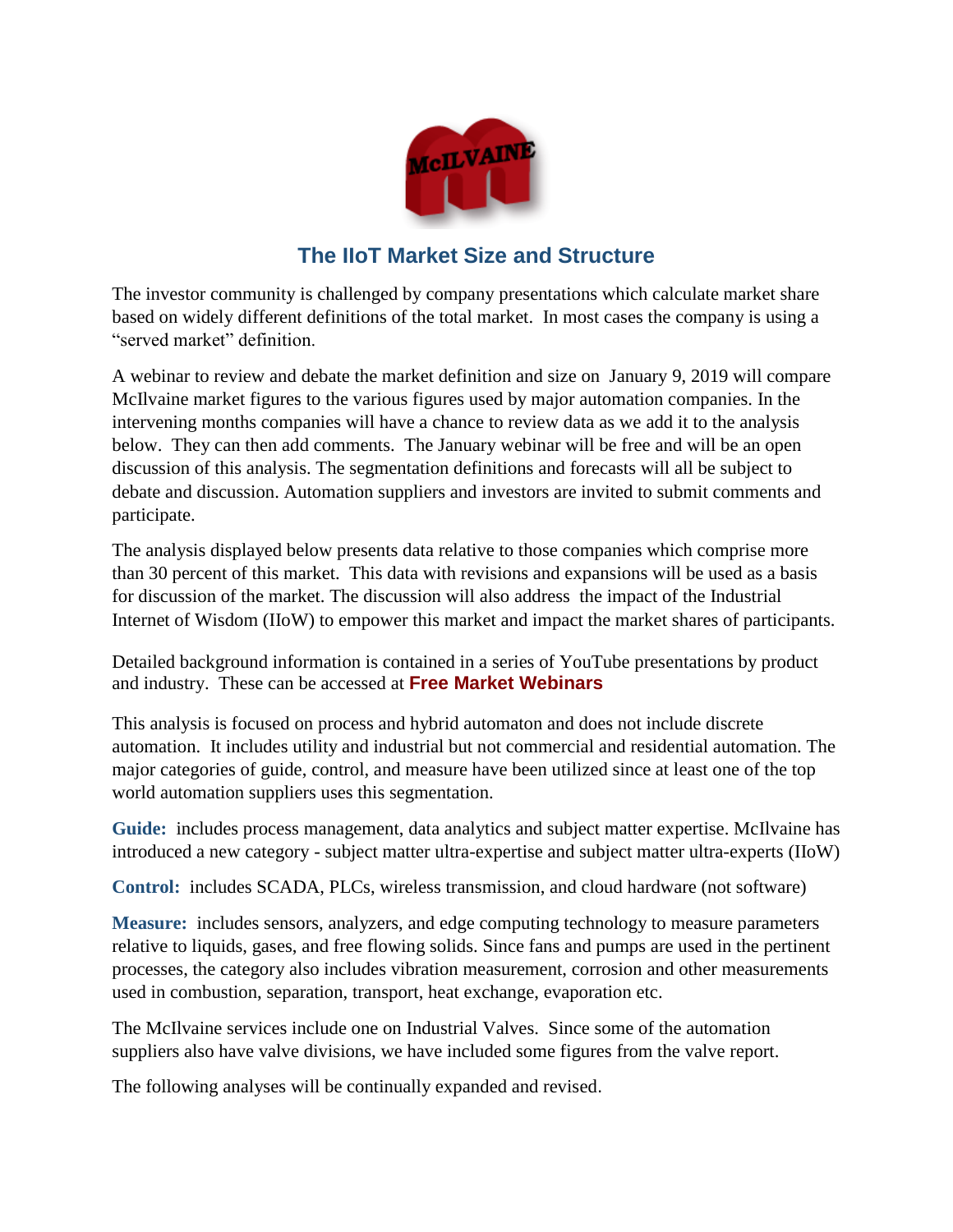### **Automation Revenues**

|                          | Guide | Control | <b>Measure</b><br>Air & Gases | <b>Measure</b><br><b>Liquids</b> | <b>Measure</b><br><b>Powders</b> |
|--------------------------|-------|---------|-------------------------------|----------------------------------|----------------------------------|
| Chemical                 | 6003  | 12698   | 2001                          | 2001                             | 1719                             |
| Electronics              | 232   | 491     | 66                            | 110                              | 44                               |
| Food                     | 2034  | 4302    | 582                           | 968                              | 388                              |
| Iron and Steel           | 2069  | 4377    | 593                           | 985                              | 395                              |
| Metals                   | 496   | 1048    | 142                           | 236                              | 95                               |
| Mining                   | 817   | 1728    | 272                           | 272                              | 234                              |
| Oil and Gas              | 10926 | 23110   | 4702                          | 4702                             | 1043                             |
| <b>Other Electronics</b> | 278   | 589     | 80                            | 132                              | 53                               |
| <b>Other Industries</b>  | 5078  | 10741   | 1454                          | 2416                             | 969                              |
| Pharmaceutical           | 1405  | 2972    | 468                           | 468                              | 402                              |
| Power                    | 4424  | 9357    | 1267                          | 2105                             | 845                              |
| Pulp and Paper           | 2376  | 5026    | 680                           | 1130                             | 454                              |
| Refinery                 | 6567  | 13889   | 1880                          | 3124                             | 1254                             |
| Wastewater               | 2326  | 4920    | 226                           | 1776                             | 226                              |
| Water                    | 3014  | 6374    | 292                           | 2301                             | 292                              |
| Total                    | 48045 | 103641  | 14706                         | 22727                            | 8413                             |

#### **Automation Revenues - \$ millions - 2018**

| World 2018 Revenues - \$ millions                                                                                                                                  |        |       |       |      |       |       |        |  |
|--------------------------------------------------------------------------------------------------------------------------------------------------------------------|--------|-------|-------|------|-------|-------|--------|--|
| On/Off<br><b>Measure</b><br>Control<br><b>Measure</b><br><b>Measure</b><br>Guide<br>Air & Gases<br>Valves<br>Liauids<br><b>Valves</b><br><b>Powders</b><br>Control |        |       |       |      |       |       | Total  |  |
| 48045                                                                                                                                                              | 103641 | 14706 | 22727 | 8413 | 15032 | 47279 | 259842 |  |

| <b>Valve Split by Function</b> |              |  |  |  |  |
|--------------------------------|--------------|--|--|--|--|
| <b>Function</b>                | \$mil - 2018 |  |  |  |  |
| Ball                           | 12999        |  |  |  |  |
| <b>Butterfly</b>               | 9478         |  |  |  |  |
| Check                          | 1869         |  |  |  |  |
| Gate                           | 12503        |  |  |  |  |
| Globe                          | 13806        |  |  |  |  |
| <b>Industrial Plug</b>         | 6106         |  |  |  |  |
| Other                          | 4403         |  |  |  |  |
| Safety Relief                  | 1241         |  |  |  |  |

**Valve Split by Industry**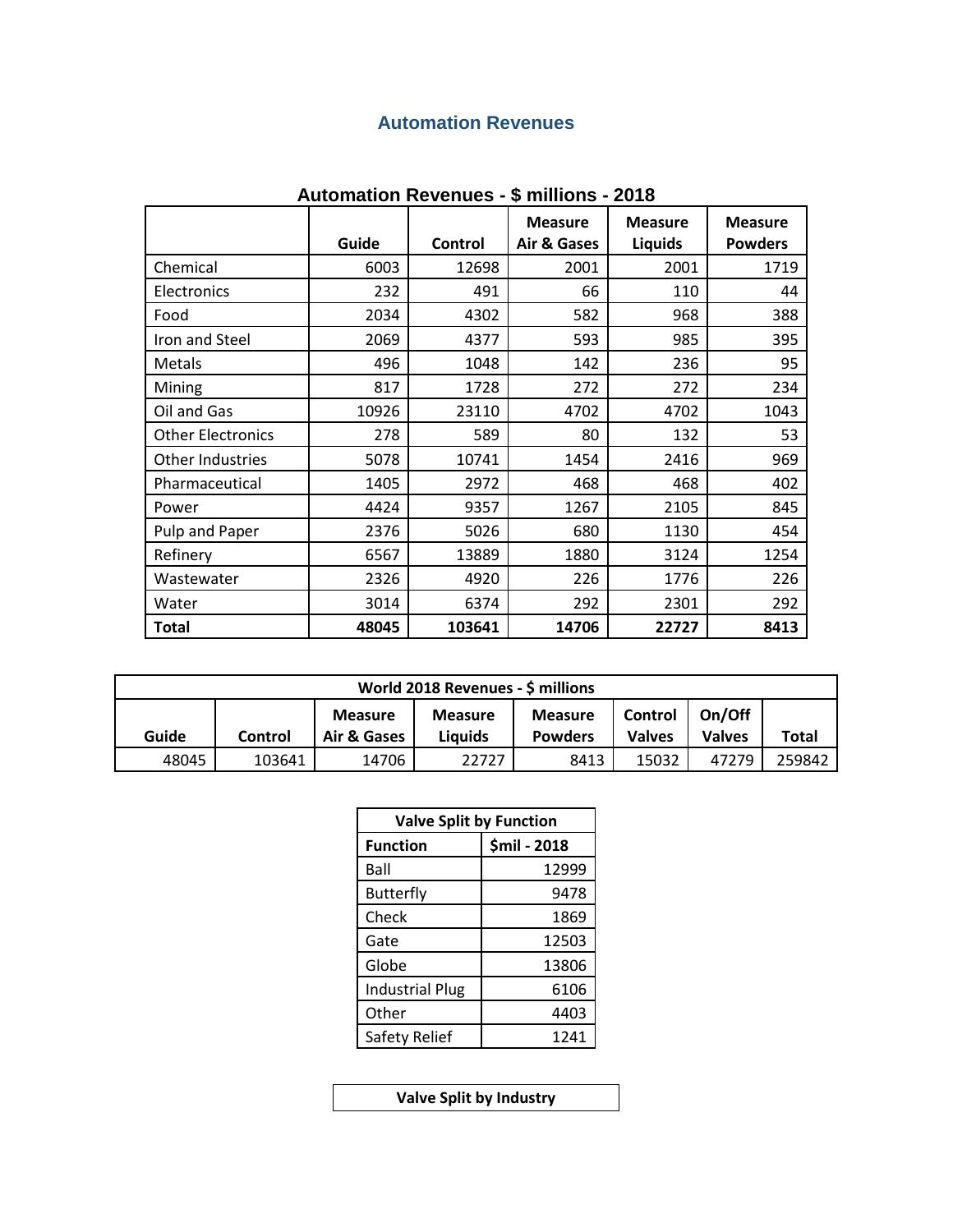| Industry                 | $$$ mil - 2018 |
|--------------------------|----------------|
| Chemical                 | 7,318          |
| Electronics              | 508            |
| Food                     | 1,636          |
| Iron & Steel             | 2,368          |
| Metals                   | 1,030          |
| Mining                   | 1,371          |
| Oil & Gas                | 9,596          |
| <b>Other Electronics</b> | 549            |
| Other Industries         | 7,332          |
| Pharmaceutical           | 1,661          |
| Power                    | 8,468          |
| Pulp & Paper             | 3,025          |
| Refining                 | 8,485          |
| Wastewater               | 4,644          |
| Water                    | 4,415          |

#### **Emerson**

Emerson sales and analysis before and after PNR (Tyco) acquisition - \$ billions

|                             | <b>World (According</b> | <b>Emerson 2016</b> | <b>Emerson 2017</b> | McIlvaine (2018)   |
|-----------------------------|-------------------------|---------------------|---------------------|--------------------|
|                             | to Emerson)             |                     |                     |                    |
| <b>Automation Solutions</b> | 206                     | 10.5                |                     | 259                |
| Intelligent Control         | 38                      | 5.5                 |                     | 48 (guide)         |
| <b>Final Control</b>        | 31.8                    | 3.7                 |                     | 104 (control)      |
| <b>Fisher Flow Control</b>  |                         | 1.4                 | 3.4                 | 15 (control        |
|                             |                         |                     | Fisher, Bettis,     | valves)            |
|                             |                         |                     | Anderson,           |                    |
|                             |                         |                     | Vanessa             |                    |
| <b>Pressure Relief</b>      |                         | 0.8                 |                     | 1.2 (valves only)  |
| <b>Isolation Valves</b>     |                         | 1                   |                     | 47 (on/off valves) |
| Flow And Measure            |                         |                     | 3.1                 | 26 (measure)       |
|                             |                         |                     | (Rosemount)         |                    |

In 2017 14 percent of Emerson solutions were in discrete applications which are not included in the McIlvaine Scope. Eight percent was upstream oil and gas. Ten percent was mid-stream, 10% was refining, 42% was chemical, and 10% power. McIlvaine automation forecasts include a 10+ contribution from municipal water, and wastewater which would fall in the 11% other in the Emerson figures. The McIlvaine figures include substantial figures in pharmaceutical, food,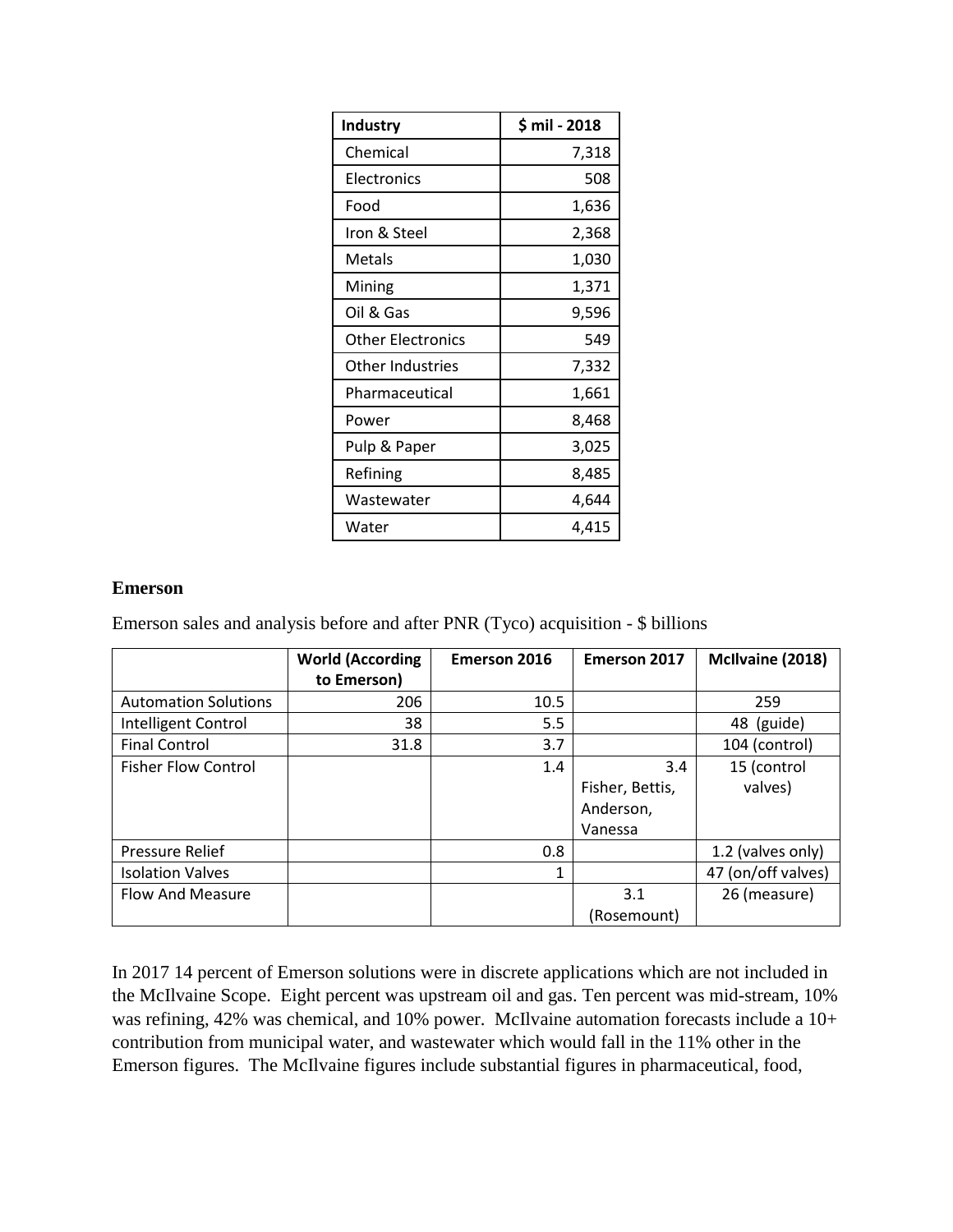pulp, paper, metals, and mining which would also be lumped into the Emerson "other category". The assumption is that their market share is small in these "other applications".

The \$1 billion isolation valve figure for 2016 does not include Tyco. The acquisition gave Emerson a leading position in isolation valves.

#### **Yokogawa**

Yokogawa is predicting 2018 sales of \$3.6 billion of which 88% will be control and 5.5% will be measure. Upstream and downstream account for 38% of the present business. Chemical accounts for 17% and power for 5%. The market share for control for Yokogawa is predicted at 3%. However it is only 2% if you include 'guide" along with "control". Yokogawa pursues the market as defined in this analysis which excludes discrete and commercial/residential segments.

|                  |       |         | Yokogawa | Yokogawa       | <b>Measure</b> |                |                |
|------------------|-------|---------|----------|----------------|----------------|----------------|----------------|
|                  |       |         | Control  | <b>Measure</b> | Air &          | <b>Measure</b> | <b>Measure</b> |
|                  | Guide | Control |          |                | Gases          | <b>Liquids</b> | <b>Powders</b> |
| Chemical         | 6003  | 12698   | 530      | 34             | 2001           | 2001           | 1719           |
| % market share   |       |         | 4.2      | 0.6            |                |                |                |
| Food             | 2034  | 4302    |          |                | 582            | 968            | 388            |
| Iron and Steel   | 2069  | 4377    |          |                | 593            | 985            | 395            |
| <b>Metals</b>    | 496   | 1048    |          |                | 142            | 236            | 95             |
| Mining           | 817   | 1728    |          |                | 272            | 272            | 234            |
| Oil and Gas      | 10926 | 23110   | 1200     | 75             | 4702           | 4702           | 1043           |
| % market share   |       |         | 5.2      | 0.7            |                |                |                |
| Other Industries | 5078  | 10741   |          |                | 1454           | 2416           | 969            |
| Pharmaceutical   | 1405  | 2972    |          |                | 468            | 468            | 402            |
| Power            | 4424  | 9357    | 158      | 10             | 1267           | 2105           | 845            |
| % market share   |       |         | 1.7      | 0.2            |                |                |                |
| Refinery         | 6567  | 13889   | included |                | 1880           | 3124           | 1254           |
| Wastewater       | 2326  | 4920    |          |                | 226            | 1776           | 226            |
| Water            | 3014  | 6374    |          |                | 292            | 2301           | 292            |
| Total            | 48045 | 103641  | 3160     | 198            | 14706          | 22727          | 8413           |
| % market share   |       |         | 3        | 0.44           |                |                |                |

#### **Honeywell**

On October 10, 2017, Honeywell announced a plan to spin-off its Homes product portfolio and ADI Global Distribution business as well as its Transportation Systems business into two publicly-traded companies. Post spin-off, Homes and Global Distribution company will be the leader in home heating, ventilation and air conditioning controls and security markets and a global distributor of security and fire protection products. On the other hand, Transportation Systems company will be providing turbocharger technologies with best-in-class engineering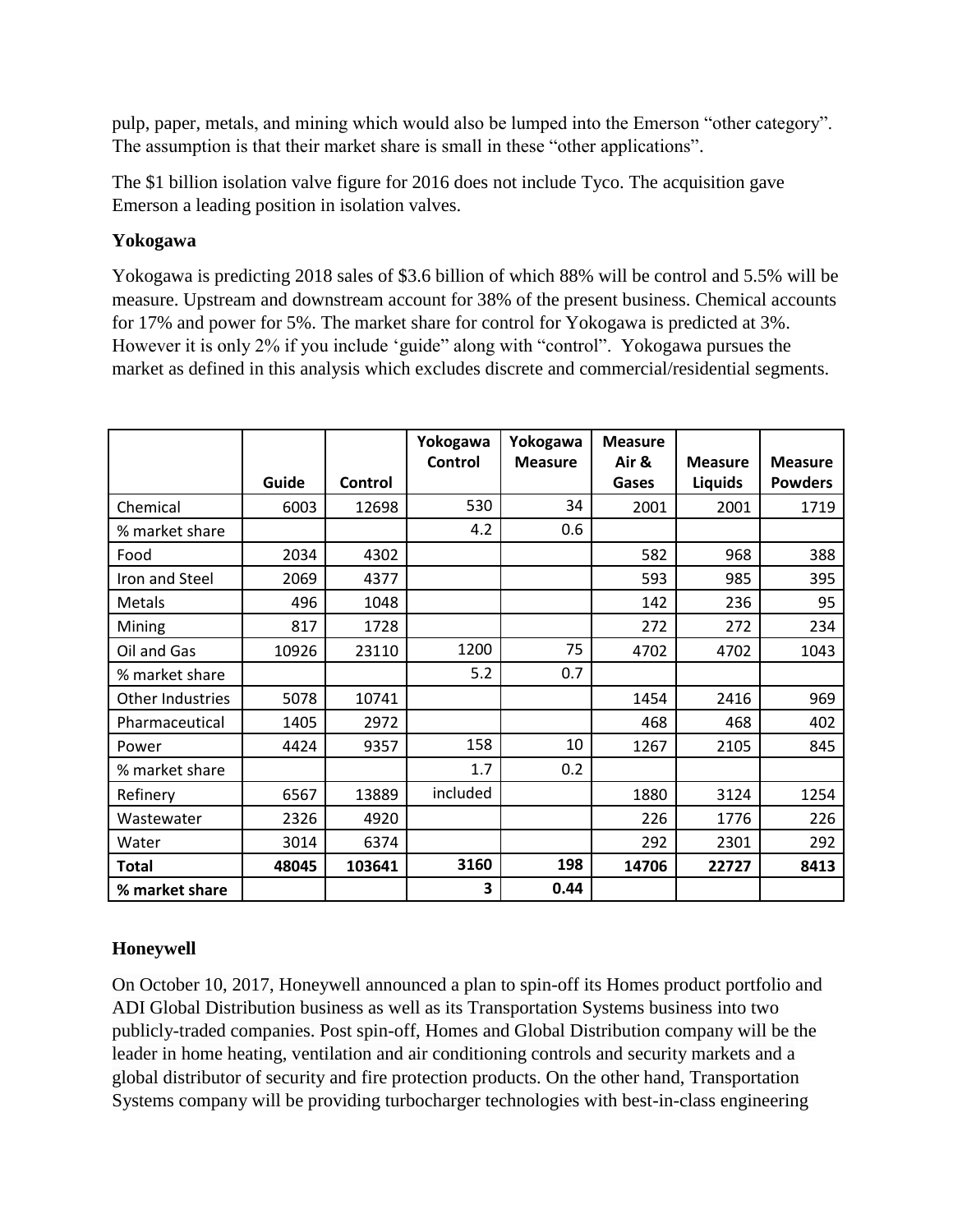capabilities for a broad range of engine types across global automobile, truck and other vehicle markets, while Honeywell will retain majority of Aerospace business, Performance Materials & Technologies, Building technologies and Safety and Productivity Solutions.



The SPS segment is expecting 2018 sales of \$10.6 to 11 billion. Honeywell Process solutions will have about 34% of the total or sales of \$3.6 billion.

#### **Endress +Hauser**

In 2017 net sales rose 4.8 percent to 2.241 billion euros.

#### **Rockwell**

Rockwell Control products sales for the first 3 quarters were \$2.6 billion. Projected 2018 sales are \$3.5 billion.

#### **Other players**

Credit Suisse supplied a detailed analysis of the automation market and market shares in 2017 [http://home.mcilvainecompany.com/images/credit\\_suisse.pdf](http://home.mcilvainecompany.com/images/credit_suisse.pdf)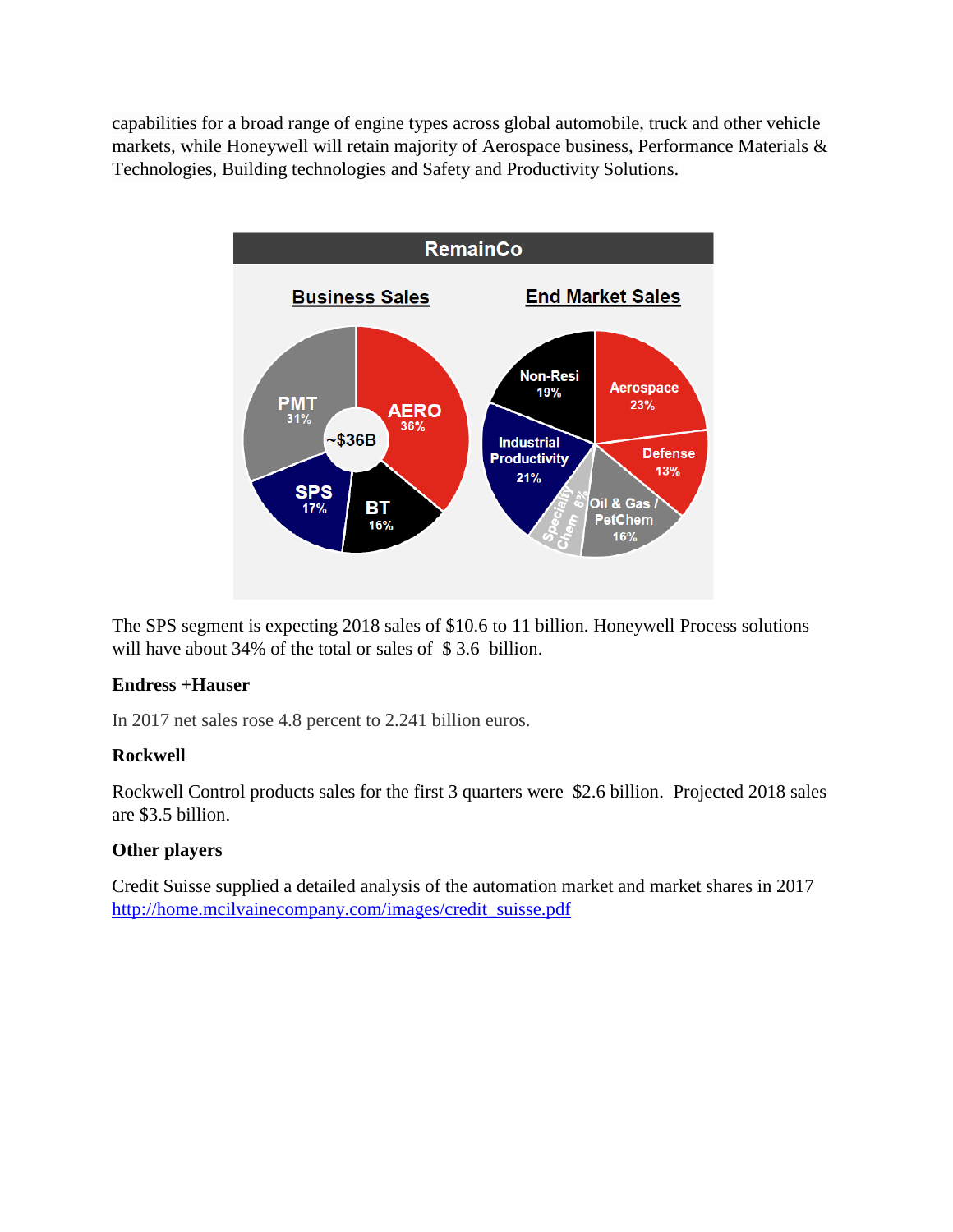

Business Volume of top players in Industrial Automation (Products, Software, Solutions, Services)

These include process, discrete and hybrid products.

# Key European Players (i) - Siemens

Siemens digital Factory Employee Split\*



\* Indicative repartition

**Siemens Software Offerings** 



Siemens' Enterprise Control Level Software Offerings

| <b>PIM</b>                                          |                             |                                                             |  |  |  |  |
|-----------------------------------------------------|-----------------------------|-------------------------------------------------------------|--|--|--|--|
| Siemens Collaboration Platform<br><b>Teamcentre</b> |                             | Flagship product for new product<br>design and introduction |  |  |  |  |
| <b>NX</b>                                           | Digital product development | Conceptual design                                           |  |  |  |  |
| Tecnomatix                                          | Digital manufacturing       | Manufacturing and product<br>engineering                    |  |  |  |  |
| <b>LMS</b>                                          | Simulation and testing      |                                                             |  |  |  |  |
| Composites design and manufacturing<br>Fibersim     |                             | Aerospace, automotive, marine, wind<br><i>industries</i>    |  |  |  |  |

| <b>MES Software/ MOM System</b>     |                                       |                                                                  |  |  |  |  |
|-------------------------------------|---------------------------------------|------------------------------------------------------------------|--|--|--|--|
| <b>SIMATIC IT MES</b>               | <b>Manufacturing Execution System</b> |                                                                  |  |  |  |  |
| <b>SIMATIC IT MES R&amp;D Suite</b> | R&D                                   |                                                                  |  |  |  |  |
| <b>SIMATIC IT MES Preactor APS</b>  | Advanced planning and scheduling      |                                                                  |  |  |  |  |
| <b>SIMATIC Win CC</b>               | Process visualization and monitoring  | Software for all HMI applications                                |  |  |  |  |
| <b>IBS</b>                          | Quality management system             |                                                                  |  |  |  |  |
| <b>CAMSTAR</b>                      | <b>Manufacturing Execution System</b> | Designed for the semiconductor and<br>medical devices industries |  |  |  |  |

| <b>Automation software</b> |                                                                         |                                                                                                                                                   |  |  |  |  |  |
|----------------------------|-------------------------------------------------------------------------|---------------------------------------------------------------------------------------------------------------------------------------------------|--|--|--|--|--|
| <b>TIA Portal</b>          | Totally Integrated Automation - One<br>integrated engineering framework | Seamlessly integrates controllers,<br>distributed I/O, HMI, drives, motion<br>control and motor management into a<br>single engineering framework |  |  |  |  |  |
| <b>SINUMFRIK</b>           | <b>CNC</b> control                                                      |                                                                                                                                                   |  |  |  |  |  |
|                            |                                                                         |                                                                                                                                                   |  |  |  |  |  |

**CREDIT SUISSE** 

Source: Credit Suisse research, Company data, Siemens

Slide 30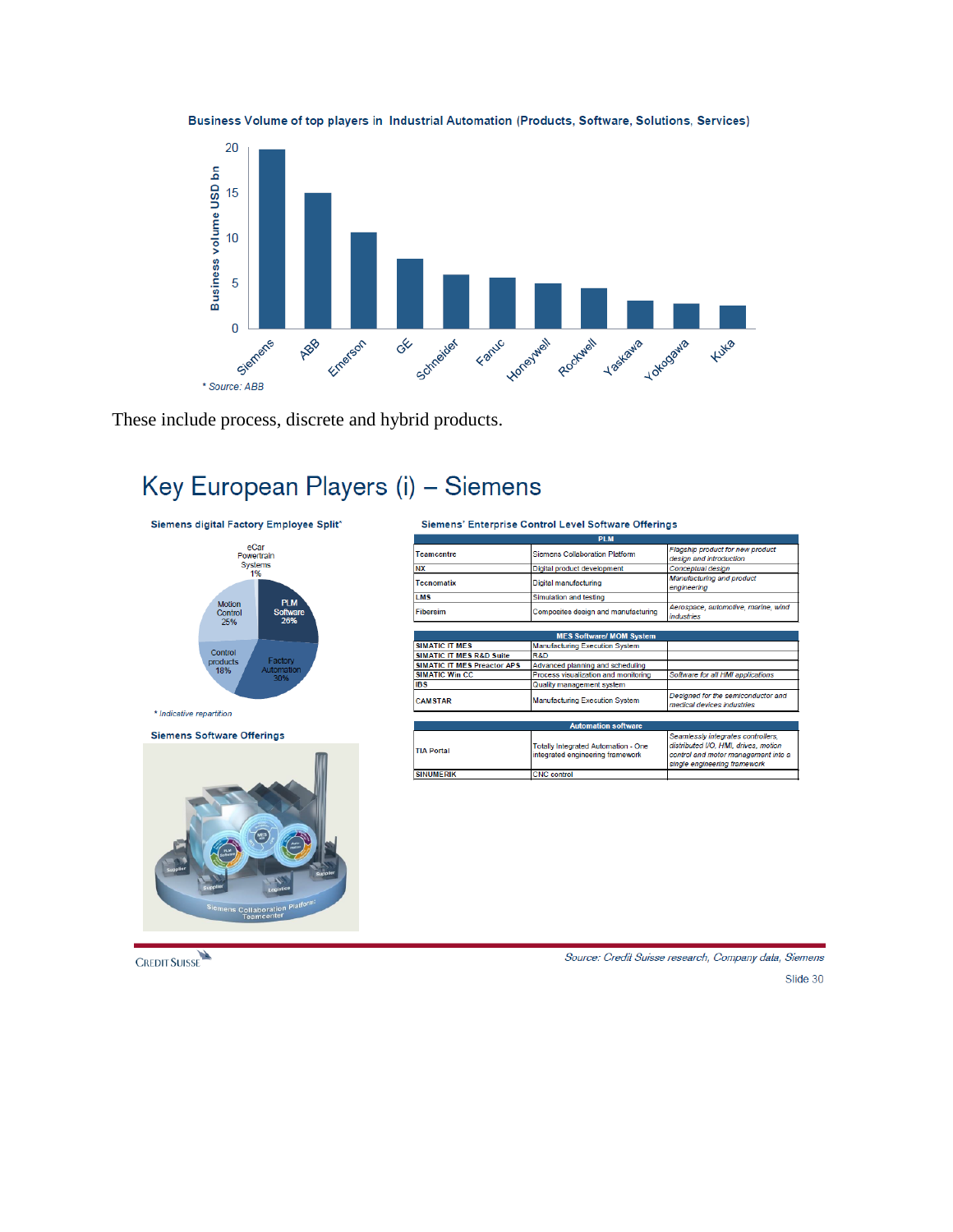## Key European Players (ii) - ABB **ABB's Market Positioning by Product**

ABB DA & M Revenue Split by Product\*



| Market position <sup>1</sup>                  |            | $\overline{2}$ | 3          |                   |
|-----------------------------------------------|------------|----------------|------------|-------------------|
| Low-voltage drives                            | <b>ASS</b> | <b>Siemens</b> | Mitsubishi | Yaskawa, Rockwell |
| Power electronics & medium-<br>voltage drives | ABB        | Siemens        | Robicon    | Alstom, Rockwell  |
| Low-voltage systems <sup>2</sup>              | ABB        | <b>Siemens</b> | Schneider  | KM. GE. GEC.      |
| Low-voltage motors                            | ABB        | Baldor         | Siemens    | Emerson, WEG      |
| <b>Machines</b>                               | <b>ABB</b> | <b>Siemens</b> | Teco       | GE. Alstom        |
| Breakers & switches                           | Schneider  | <b>ABB</b>     | Siemens    | GE. KM. Socomec   |
| DIN rail comp. <sup>2</sup>                   | Schneider  | <b>ABB</b>     | Hager      | Siemens, GE       |
| Wiring accessories <sup>2</sup>               | Legrand    | ABB            | Schneider  |                   |
| Control products <sup>2</sup>                 | Schneider  | <b>Siemens</b> | <b>ABB</b> | KM. Rockwell, GE  |
| Instrumentation                               | Rosemount  | Yokogawa       | ABB        | E+H, Invensys     |
| Enclosures                                    | Schneider  | <b>GE</b>      | Hager      | ABB Legrand       |

\* Indicative repartition<br>ABB DA & M Product Offerings

CREDIT SUISSE



Source: Credit Suisse research, Company data, ABB

Slide 31

|           |                     | <b>Software</b> |              |                   | Control systems (software& hardware) |              |            | <b>Hardware</b> |                |                 |
|-----------|---------------------|-----------------|--------------|-------------------|--------------------------------------|--------------|------------|-----------------|----------------|-----------------|
|           |                     | <b>PLM</b>      | <b>MES</b>   | <b>HMI/ SCADA</b> | <b>PLC</b>                           | <b>DCS</b>   | <b>CNC</b> | <b>Discrete</b> | <b>Process</b> | <b>Robotics</b> |
|           | <b>ABB</b>          |                 | $\checkmark$ | ✓                 | ✓                                    | ★            |            | $\star$         | $\checkmark$   | $\star$         |
|           | Schneider           | $\checkmark$    | $\checkmark$ | $\star$           | $\star$                              | $\checkmark$ |            | $\star$         | $\checkmark$   |                 |
|           | Siemens             | $\star$         | $\checkmark$ | $\star$           | $\star$                              | $\checkmark$ | $\star$    | $\star$         |                |                 |
| Europe    | <b>Rotork</b>       |                 |              |                   |                                      |              |            |                 | $\star$        |                 |
|           | IMI                 |                 |              |                   |                                      |              |            |                 | ✓              |                 |
|           | Spectris            |                 |              | $\checkmark$      |                                      |              |            |                 | ✓              |                 |
|           | Kuka                |                 |              |                   |                                      |              |            |                 |                | $\star$         |
|           | Emerson             |                 |              |                   |                                      | $\checkmark$ |            | $\checkmark$    | $\star$        |                 |
|           | Rockwell            |                 | $\checkmark$ | $\checkmark$      | $\star$                              | ✓            |            |                 |                |                 |
|           | Eaton               |                 |              | $\checkmark$      | $\checkmark$                         |              |            | $\checkmark$    |                |                 |
| <b>US</b> | Honeywell           |                 | $\checkmark$ |                   |                                      | $\star$      |            |                 |                |                 |
|           | <b>GE</b>           |                 | $\checkmark$ |                   | $\checkmark$                         |              |            |                 | ✓              |                 |
|           | Pentair             |                 |              |                   |                                      |              |            |                 | $\star$        |                 |
|           | Flowserve           |                 |              |                   |                                      |              |            |                 | $\star$        |                 |
|           | Fanuc               |                 |              |                   |                                      |              | $\star$    |                 |                | $\star$         |
|           | Mitsubishi Electric |                 |              |                   | $\star$                              |              |            | $\star$         |                | ✓               |
| Japan     | Yaskawa             |                 |              |                   |                                      |              |            | $\star$         |                | $\star$         |
|           | Yokogawa            |                 |              |                   |                                      | $\star$      |            |                 |                |                 |
|           | Omron               |                 |              |                   | $\star$                              |              |            | $\checkmark$    |                |                 |
|           | Supcon              |                 | ✓            |                   |                                      | ✓            |            |                 |                |                 |
| China     | <b>Hollysys</b>     |                 |              |                   |                                      | ✓            |            |                 |                |                 |
|           | Weinview            |                 |              | $\checkmark$      |                                      |              |            |                 |                |                 |
|           | Baosight            |                 | ✓            |                   |                                      |              |            |                 |                |                 |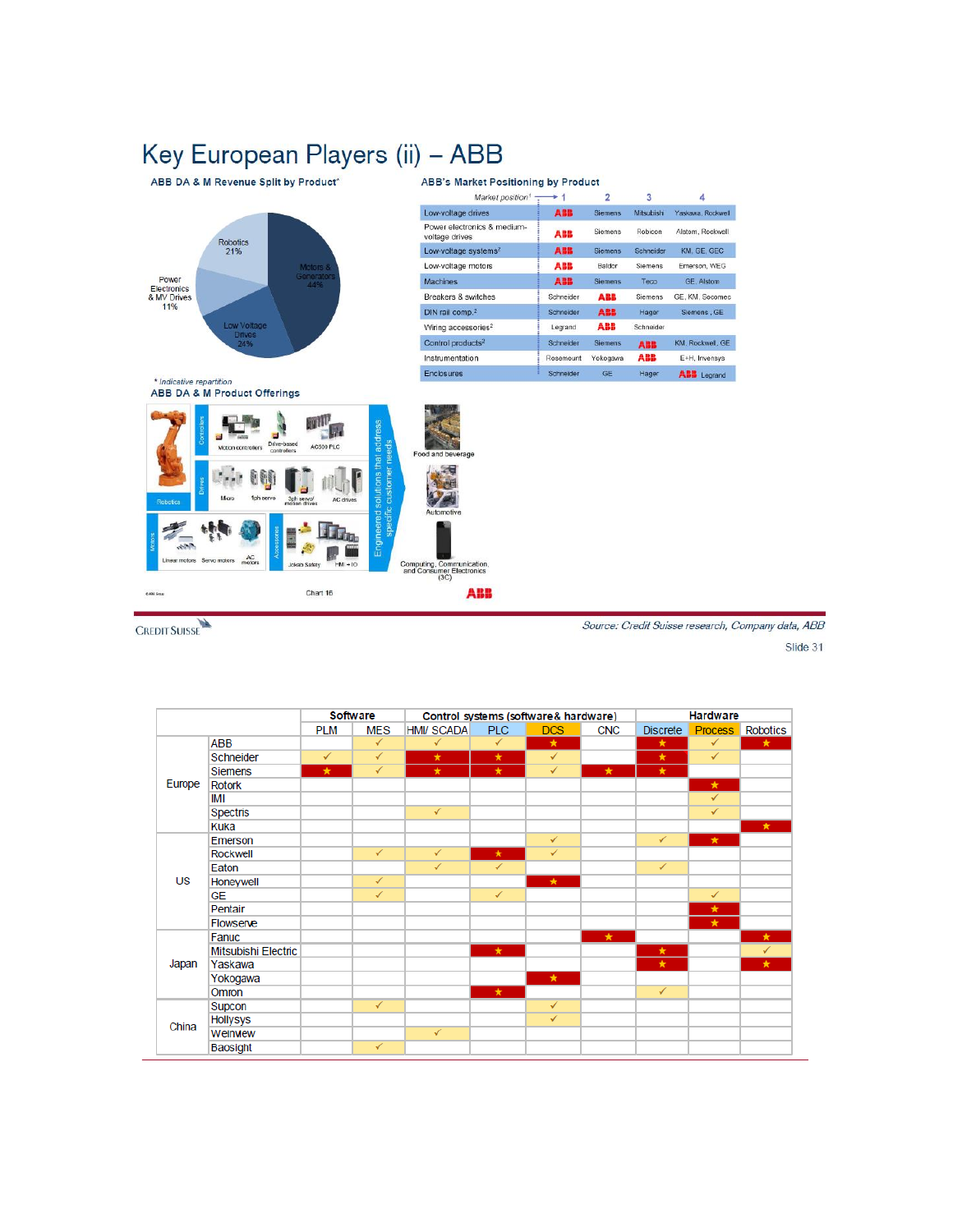The \* indicates industry leader while the check indicates a meaningful position such as the top five in China.



# Key European Players (iii) - Schneider

**Mettler Toledo**

Net sales were \$2.7 billion for the year ended December 31, 2017, compared to \$2.5 billion in 2016 and \$2.4 billion in 2015. This represents an increase of 9% in 2017 and an increase of 5% in 2016 in U.S. dollars and an increase of 8% and 7% in local currencies, respectively Net sales of industrial-related products and services, which represented approximately 42% of total net sales in 2017, increased 8% in U.S. dollars and 8% in local currencies during 2017. In 2017, MT experienced strong growth in product inspection and core industrial. Core-industrial results include very strong results in China.

Slide 32

### **Preliminary Summary**

The following rough aggregations of revenues of leaders will be the basis for input and discussion over the next two months. In all cases the leaders have published financial statements. So debate will be regarding the allocation of those revenues based on the definitions we have selected.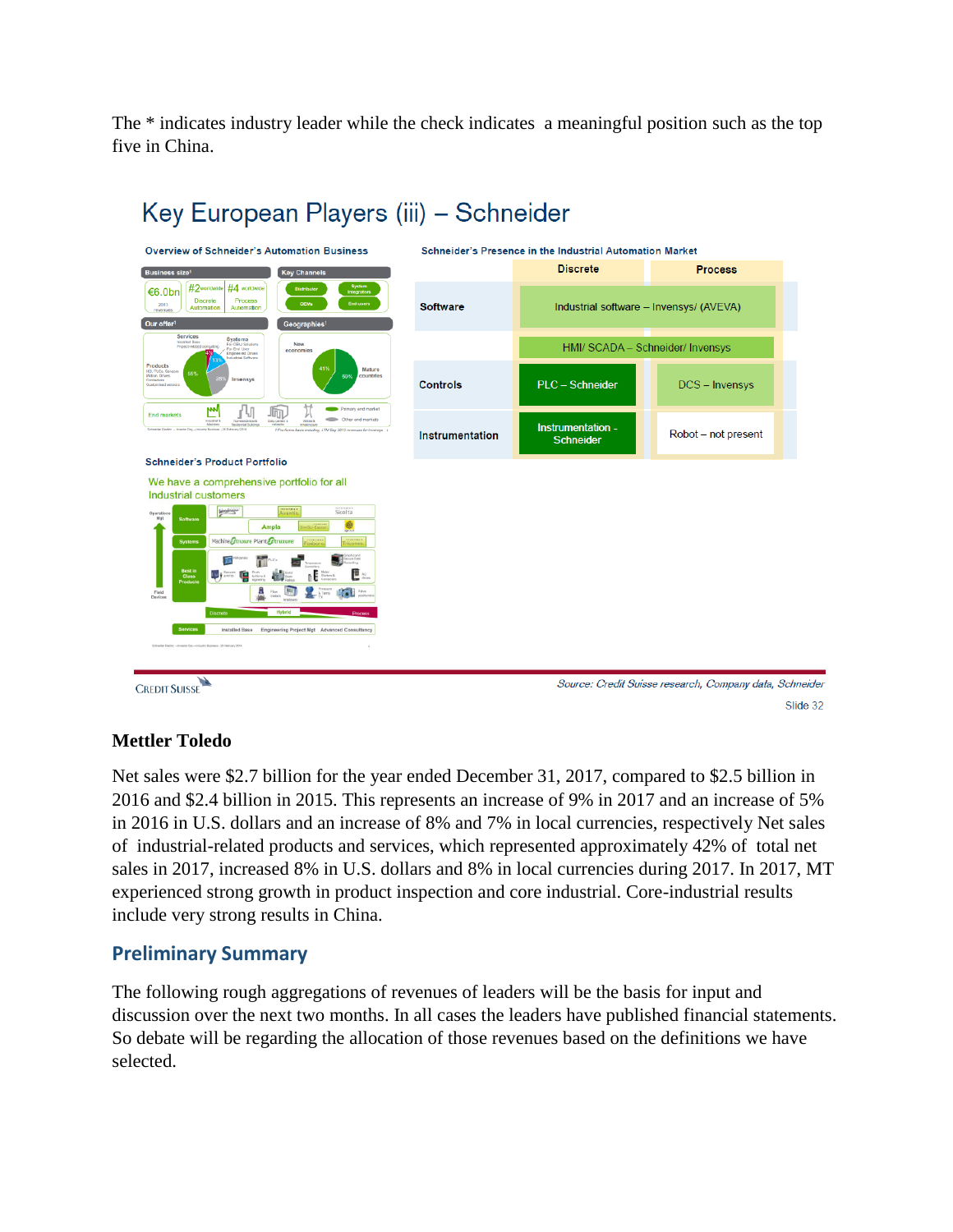|                | IloT Revenues - \$ millions - 2018 |                |                |                  |              |  |  |  |  |  |
|----------------|------------------------------------|----------------|----------------|------------------|--------------|--|--|--|--|--|
| Company        | \$ or<br><b>Share</b>              | Guide          | <b>Control</b> | <b>Measure</b>   | <b>Total</b> |  |  |  |  |  |
| All            | \$                                 | 50,000         | 103,000        | 46,000           | 199,000      |  |  |  |  |  |
|                | $\frac{9}{6}$                      | 100            | 100            | 100              | 100          |  |  |  |  |  |
| <b>ABB</b>     | $\overline{\$}$                    | 1000           | 8000           | 1000             | 10,000       |  |  |  |  |  |
|                | $\frac{9}{6}$                      | $\overline{2}$ | 7.8            | 2.2              | 5            |  |  |  |  |  |
| Emerson        | $\overline{\$}$                    | 5,000          | 5,000          | 3,000            | 13,000       |  |  |  |  |  |
|                | $\%$                               | 10             | 4.9            | 6.5              | 6.5          |  |  |  |  |  |
| <b>Endress</b> | $\overline{\$}$                    | 300            | 100            | 2,200            | 2600         |  |  |  |  |  |
|                | $\%$                               | 0.6            | 0.1            | 4.8              | 1.3          |  |  |  |  |  |
| <b>GE</b>      | \$                                 | 1000           | 2500           | 500              | 4,000        |  |  |  |  |  |
|                | $\frac{1}{2}$                      | $\overline{2}$ | 2.4            | 1.1              | 2            |  |  |  |  |  |
| Hach           | $\overline{\$}$                    | 100            | 100            | 800              | 1,000        |  |  |  |  |  |
|                | $\frac{0}{0}$                      | 0.2            | 0.1            | 1.7              | 0.5          |  |  |  |  |  |
| Honeywell      | \$                                 | 1200           | 2300           | 100              | 3600         |  |  |  |  |  |
|                | $\frac{9}{6}$                      | 2.4            | 2.2            | 0.2              | 1.8          |  |  |  |  |  |
| Mettler        | \$                                 | 200            | 100            | 1000             | 1300         |  |  |  |  |  |
|                | $\frac{0}{0}$                      | 0.4            | 0.1            | 2.2              | 0.7          |  |  |  |  |  |
| Rockwell       | $\overline{\$}$                    | 800            | 2500           | 200              | 3500         |  |  |  |  |  |
|                | $\frac{1}{2}$                      | 1.6            | 2.4            | 0.4              | 1.8          |  |  |  |  |  |
| Schneider      | \$                                 | 700            | 3,000          | 200              | 3,900        |  |  |  |  |  |
|                | $\%$                               | 1.4            | 2.9            | 0.4              | 1.9          |  |  |  |  |  |
| Siemens        | $\overline{\$}$                    | 2000           | 10,500         | 500              | 13,000       |  |  |  |  |  |
|                | $\%$                               | 4              | 10.2           | 1.1              | 6.5          |  |  |  |  |  |
| Thermo         | $\overline{\$}$                    | 200            | 100            | 700              | 1000         |  |  |  |  |  |
|                | $\%$                               | 0.4            | 0.1            | 1.5              | 0.5          |  |  |  |  |  |
| Yokogawa       | \$                                 | 1000           | 2100           | 200              | 3300         |  |  |  |  |  |
|                | $\frac{1}{2}$                      | $\overline{2}$ | 2              | $\overline{0.4}$ | 1.7          |  |  |  |  |  |
| Leaders        | $\overline{\$}$                    | 13,500         | 36,300         | 10,400           | 60,200       |  |  |  |  |  |
|                | $\frac{0}{0}$                      | 27             | 35.2           | 22.6             | 30.2         |  |  |  |  |  |
| Unidentified   | $\overline{\$}$                    | 36,500         | 66,700         | 35,600           | 138,800      |  |  |  |  |  |
|                | $\frac{9}{6}$                      | 73             | 64.7           | 77.4             | 69.7         |  |  |  |  |  |

The guide section includes what the industry classifies as subject matter expertise along with process management and data analytics. Part of the discussion will be about the growth potential in this sector. McIlvaine will argue that the Industrial Internet of Wisdom (IIoW) will empower IIoT and will result in high growth rates for the guide segment. How much of this market will be captured by the leaders? This will also be a subject of debate.